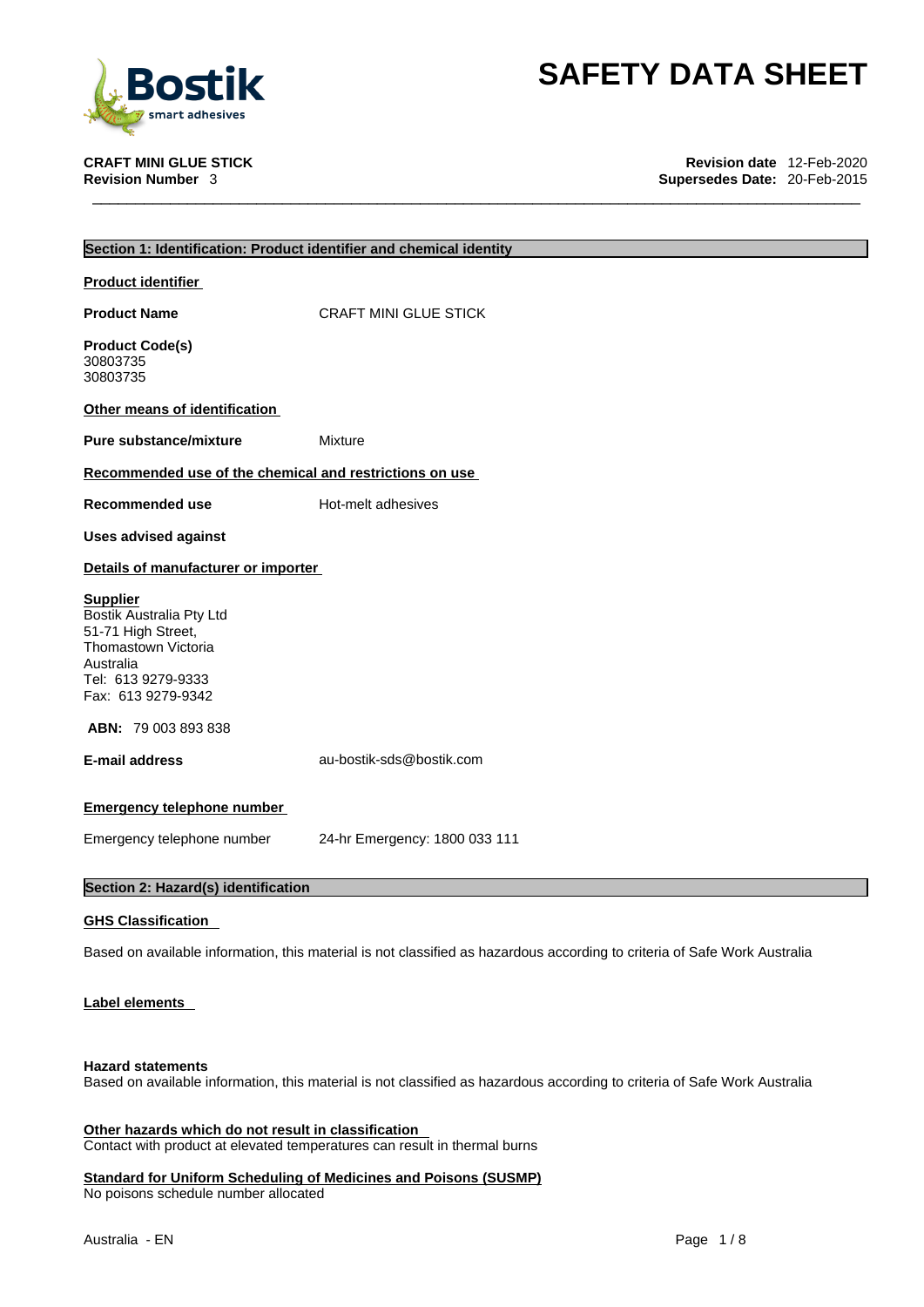# **Section 3: Composition and information on ingredients, in accordance with Schedule 8**

#### **Substance**

Not applicable

### **Mixture**

| Chem<br>$n \cdot m$<br>nicai<br>Tiane | NO.<br>ں ص | alar<br>۸I د<br>nt=%<br>m |
|---------------------------------------|------------|---------------------------|
| Non-ha                                | `rietarv   | 50000                     |
| azardous ingredients                  | 10D.       | <b>DalaHue</b>            |

| <b>Section 4: First aid measures</b> |                                                                                                                                                                                                                                                                                                                                                                                      |
|--------------------------------------|--------------------------------------------------------------------------------------------------------------------------------------------------------------------------------------------------------------------------------------------------------------------------------------------------------------------------------------------------------------------------------------|
| <b>Emergency telephone number</b>    | Poisons Information Center, Australia: 13 11 26<br>Poisons Information Center, New Zealand: 0800 764 766                                                                                                                                                                                                                                                                             |
| <b>FIRST AID</b>                     |                                                                                                                                                                                                                                                                                                                                                                                      |
| <b>Inhalation</b>                    | Molten. Move to fresh air in case of accidental inhalation of vapors or decomposition<br>products. Solid: . Not an expected route of exposure.                                                                                                                                                                                                                                       |
| Eye contact                          | Solid: . In case of eye contact, remove contact lens and rinse immediately with plenty<br>of water, also under the eyelids, for at least 15 minutes. Molten . Rinse immediately<br>with plenty of water, also under the eyelids, for at least 15 minutes. Contact with molten<br>materials requires immediate medical assistance.                                                    |
| <b>Skin contact</b>                  | Solid: . Wash skin with soap and water. Molten . After contact with molten product,<br>cool skin area rapidly with cold water. For severe burns, immediate medical attention is<br>required. Do not remove clothing if adhering to skin. Do not try to removed solidified<br>material from the skin. Removal of solidified molten material from skin requires medical<br>assistance. |
| <b>Ingestion</b>                     | Get immediate medical advice/attention. Do not induce vomiting without medical advice.                                                                                                                                                                                                                                                                                               |
|                                      | <u>Most important symptoms and effects, both acute and delayed</u>                                                                                                                                                                                                                                                                                                                   |
| <b>Symptoms</b>                      | Contact with molten substance may cause severe burns to skin and eyes.                                                                                                                                                                                                                                                                                                               |
|                                      | Indication of any immediate medical attention and special treatment needed                                                                                                                                                                                                                                                                                                           |
| <b>Note to physicians</b>            | Burns caused by molten material must be treated clinically. Treat any burns as thermal<br>burns, after decontamination.                                                                                                                                                                                                                                                              |

### **Section 5: Firefighting measures**

| Suitable extinguishing media                  |                                                                                             |  |
|-----------------------------------------------|---------------------------------------------------------------------------------------------|--|
| Suitable extinguishing media                  | CO2, dry chemical, dry sand, alcohol-resistant foam.                                        |  |
| Unsuitable extinguishing media                | Do not use straight streams.                                                                |  |
| Specific hazards arising from the chemical    |                                                                                             |  |
| Specific hazards arising from the<br>chemical | The product is insoluble and floats on water. The melted product can cause severe<br>burns. |  |
|                                               | Hazardous combustion products Carbon monoxide. Carbon dioxide (CO2). Hydrocarbons.          |  |
| Special protective actions for fire-fighters  |                                                                                             |  |
|                                               |                                                                                             |  |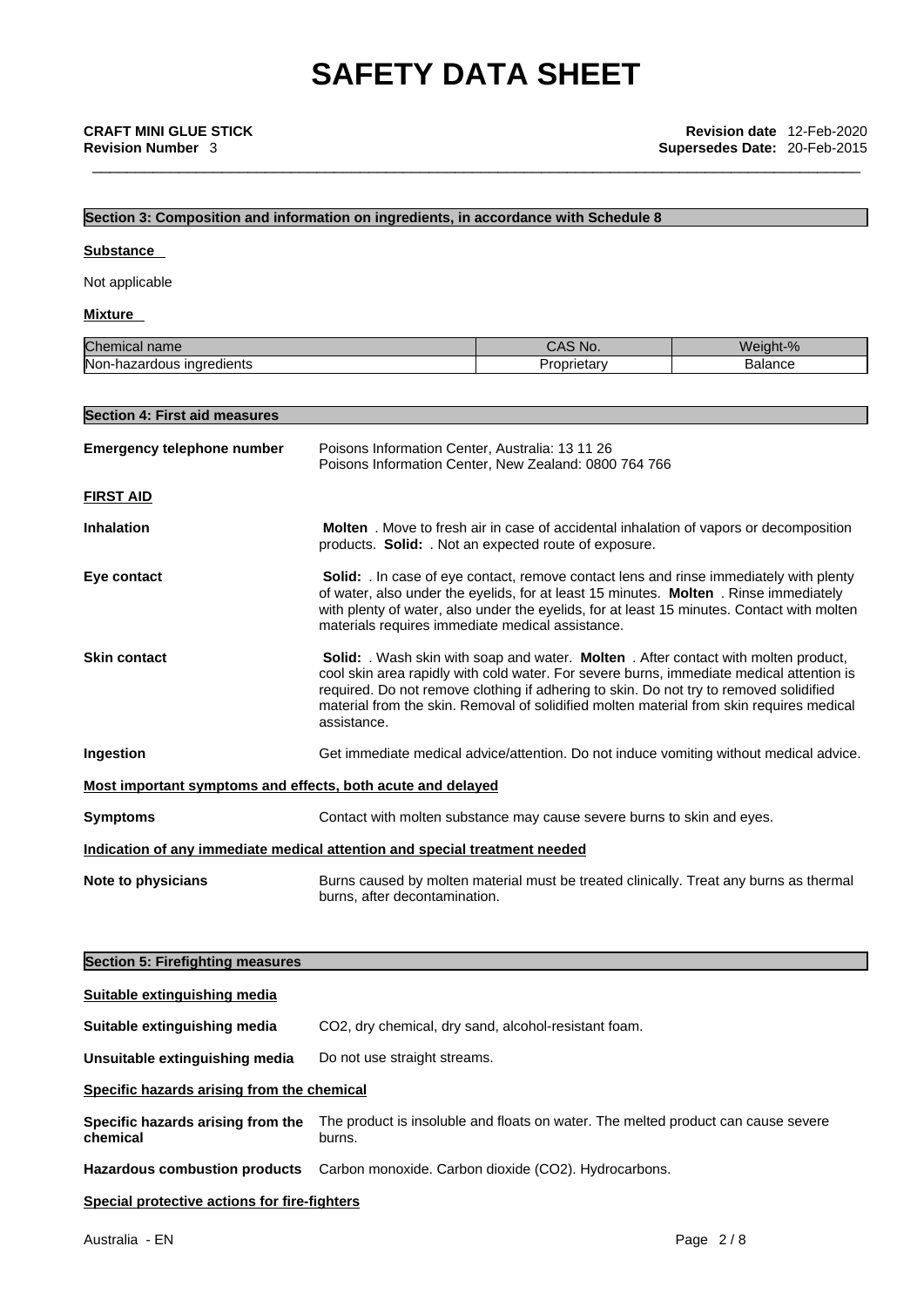| Special protective equipment for<br>fire-fighters            | Firefighters should wear self-contained breathing apparatus and full firefighting turnout<br>gear. Use personal protection equipment.                                                                                                                                                                                                                                                                           |  |
|--------------------------------------------------------------|-----------------------------------------------------------------------------------------------------------------------------------------------------------------------------------------------------------------------------------------------------------------------------------------------------------------------------------------------------------------------------------------------------------------|--|
| Section 6: Accidental release measures                       |                                                                                                                                                                                                                                                                                                                                                                                                                 |  |
|                                                              | Personal precautions, protective equipment and emergency procedures                                                                                                                                                                                                                                                                                                                                             |  |
| <b>Personal precautions</b>                                  | Ensure adequate ventilation.                                                                                                                                                                                                                                                                                                                                                                                    |  |
| <b>Other information</b>                                     | Where possible allow molten material to solidify naturally.                                                                                                                                                                                                                                                                                                                                                     |  |
| For emergency responders                                     | Use personal protection recommended in Section 8.                                                                                                                                                                                                                                                                                                                                                               |  |
| <b>Environmental precautions</b>                             |                                                                                                                                                                                                                                                                                                                                                                                                                 |  |
| <b>Environmental precautions</b>                             | Do not flush into surface water or sanitary sewer system.                                                                                                                                                                                                                                                                                                                                                       |  |
| Methods and material for containment and cleaning up         |                                                                                                                                                                                                                                                                                                                                                                                                                 |  |
| <b>Methods for containment</b>                               | Molten . Cover with dry sand/earth.                                                                                                                                                                                                                                                                                                                                                                             |  |
| Methods for cleaning up                                      | <b>Solid:</b> Take up mechanically, placing in appropriate containers for disposal. Molten.<br>Where possible allow molten material to solidify naturally. Use appropriate personal<br>protective equipment (PPE). Carefully shovel or sweep up spilled material and place in<br>suitable container. Avoid generating dust. Clean contaminated surface thoroughly.                                              |  |
| Precautions to prevent secondary hazards                     |                                                                                                                                                                                                                                                                                                                                                                                                                 |  |
|                                                              | Prevention of secondary hazards Clean contaminated objects and areas thoroughly observing environmental regulations.                                                                                                                                                                                                                                                                                            |  |
|                                                              | Section 7: Handling and storage, including how the chemical may be safely used                                                                                                                                                                                                                                                                                                                                  |  |
| <b>Precautions for safe handling</b>                         |                                                                                                                                                                                                                                                                                                                                                                                                                 |  |
| Advice on safe handling                                      | Avoid contact with skin and eyes. Wash thoroughly after handling. Take precautionary<br>measures against static discharges. Use adequate ventilation and/or engineering<br>controls in high temperature processing to prevent exposure to vapors. Facilities for<br>quickly drenching the body should be provided within the immediate work area for<br>emergency use where there is a possibility of exposure. |  |
| Conditions for safe storage, including any incompatibilities |                                                                                                                                                                                                                                                                                                                                                                                                                 |  |
| <b>Storage Conditions</b>                                    | Store in a cool, dry area away from potential sources of heat, open flames, sunlight or<br>other chemicals.                                                                                                                                                                                                                                                                                                     |  |
| Incompatible materials                                       | Strong oxidizing agents, strong acids, and strong bases.                                                                                                                                                                                                                                                                                                                                                        |  |
| Section 8: Exposure controls and personal protection         |                                                                                                                                                                                                                                                                                                                                                                                                                 |  |
| <b>Control parameters</b>                                    |                                                                                                                                                                                                                                                                                                                                                                                                                 |  |
| <b>Exposure Limits</b>                                       | This product, as supplied, does not contain any hazardous materials with occupational<br>exposure limits established by the region specific regulatory bodies.                                                                                                                                                                                                                                                  |  |
| <b>Appropriate engineering controls</b>                      |                                                                                                                                                                                                                                                                                                                                                                                                                 |  |

**Engineering controls** Ensure that eyewash stations and safety showers are close to the workstation location.

**Individual protection measures, such as personal protective equipment**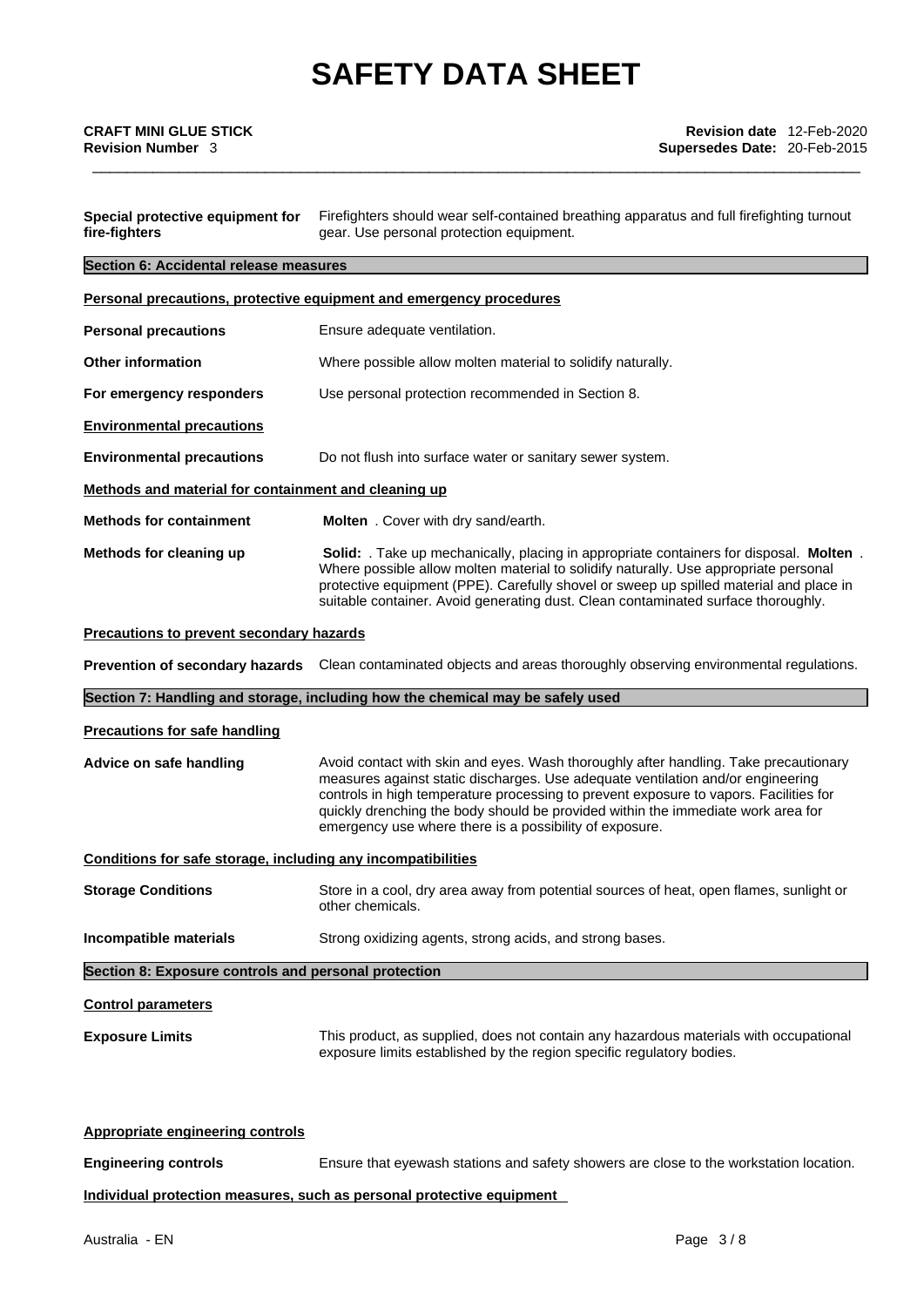| <b>CRAFT MINI GLUE STICK</b><br><b>Revision Number 3</b> | <b>Revision date</b> 12-Feb-2020<br>Supersedes Date: 20-Feb-2015             |
|----------------------------------------------------------|------------------------------------------------------------------------------|
|                                                          |                                                                              |
| Eye/face protection                                      | Avoid contact with eyes. Wear safety glasses with side shields (or goggles). |

|                                        | coat, apron or coveralls, as appropriate, to prevent skin contact.                                                                                                                             |
|----------------------------------------|------------------------------------------------------------------------------------------------------------------------------------------------------------------------------------------------|
| <b>Hand protection</b>                 | <b>Solid:</b> For operations where prolonged or repeated skin contact may occur,<br>impervious gloves should be worn. Heat resistant gloves are recommended when<br>handling molten materials. |
| <b>Respiratory protection</b>          | When workers are facing concentrations above the exposure limit they must use<br>appropriate certified respirators.                                                                            |
| <b>Environmental exposure controls</b> | No information available.                                                                                                                                                                      |

**Skin and body protection** Long sleeved clothing. Wear impervious protective clothing, including boots, gloves, lab

# **Section 9: Physical and chemical properties**

### **Information on basic physical and chemical properties**

| <b>Physical state</b><br>Appearance<br>Color<br>Odor<br><b>Odor threshold</b> | Solid<br>Solid<br>Clear, colorless<br><b>Odorless</b><br>No information available |                  |
|-------------------------------------------------------------------------------|-----------------------------------------------------------------------------------|------------------|
| <b>Property</b>                                                               | <b>Values</b>                                                                     | Remarks • Method |
| рH                                                                            | Not applicable.                                                                   |                  |
| Melting point / freezing point                                                | 87 °C                                                                             |                  |
| Boiling point / boiling range                                                 | No data available                                                                 |                  |
| <b>Flash point</b>                                                            | > 200 °C                                                                          |                  |
| <b>Evaporation rate</b>                                                       | No data available                                                                 |                  |
| Flammability (solid, gas)                                                     | No data available                                                                 |                  |
| <b>Flammability Limit in Air</b>                                              |                                                                                   |                  |
| Upper flammability or explosive No data available                             |                                                                                   |                  |
| <b>limits</b>                                                                 |                                                                                   |                  |
| Lower flammability or explosive No data available                             |                                                                                   |                  |
| limits                                                                        |                                                                                   |                  |
| Vapor pressure                                                                | No data available                                                                 |                  |
| <b>Vapor density</b>                                                          | No data available                                                                 |                  |
| <b>Relative density</b>                                                       | 0.91                                                                              |                  |
| <b>Water solubility</b>                                                       | Insoluble in water                                                                |                  |
| Solubility(ies)                                                               | No data available                                                                 |                  |
| <b>Partition coefficient</b>                                                  | No data available                                                                 |                  |
| <b>Autoignition temperature</b>                                               | No data available                                                                 |                  |
| <b>Decomposition temperature</b>                                              | No data available                                                                 |                  |
| <b>Kinematic viscosity</b>                                                    | No data available                                                                 |                  |
| <b>Dynamic viscosity</b>                                                      | No data available                                                                 |                  |
| <b>Explosive properties</b>                                                   | No information available                                                          |                  |
| <b>Oxidizing properties</b>                                                   | No information available                                                          |                  |
| Other information                                                             |                                                                                   |                  |
| Solid content (%)                                                             | No information available                                                          |                  |
| VOC Content (%)                                                               | No information available                                                          |                  |
| Density                                                                       | No information available                                                          |                  |
|                                                                               |                                                                                   |                  |

# **Section 10: Stability and reactivity**

#### **Reactivity**

**Reactivity No information available.** 

### **Chemical stability**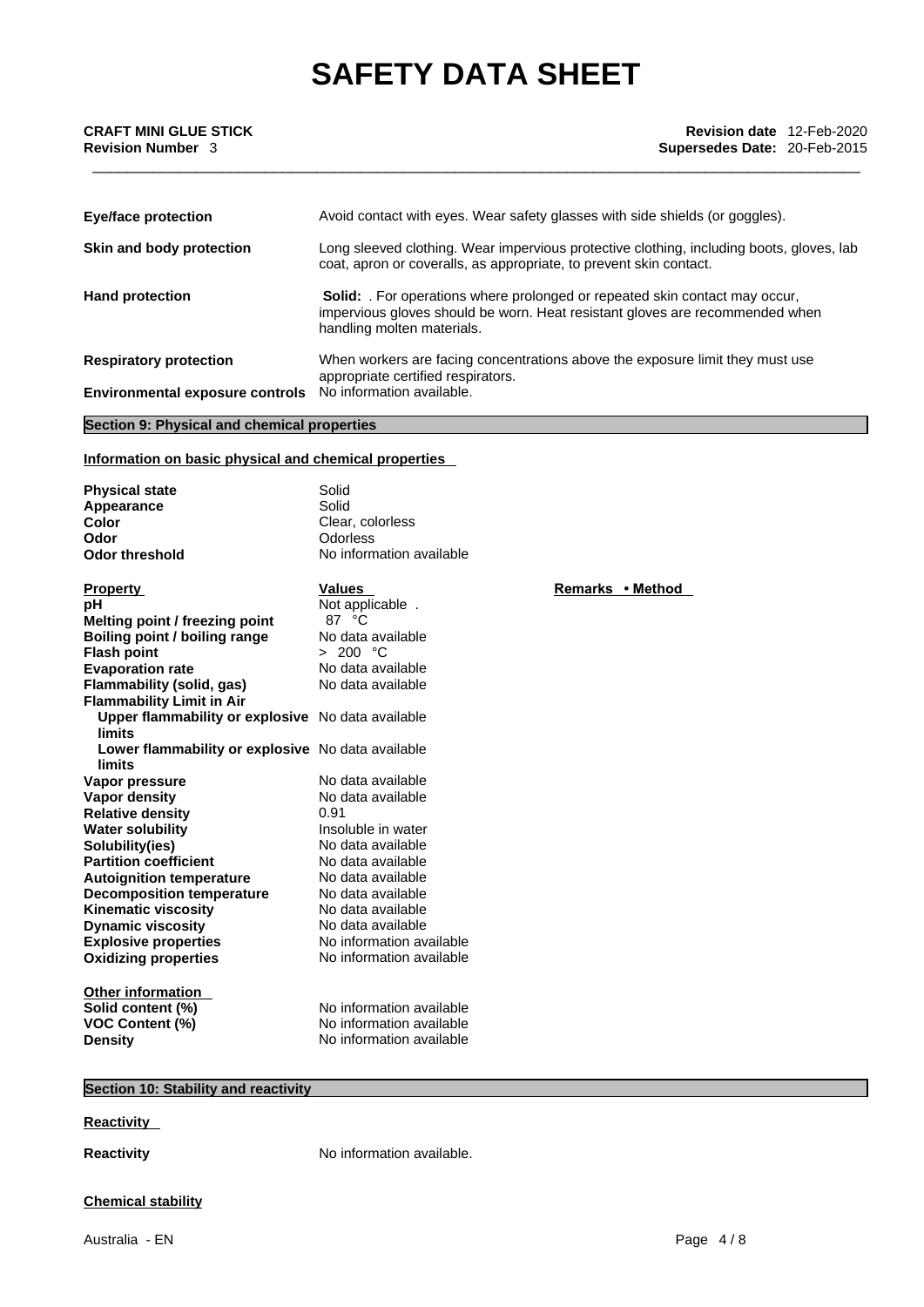| <b>Stability</b>                                                                                | Stable under normal conditions.                                                                                                                                                                                                                               |  |
|-------------------------------------------------------------------------------------------------|---------------------------------------------------------------------------------------------------------------------------------------------------------------------------------------------------------------------------------------------------------------|--|
| <b>Explosion Data</b><br>Sensitivity to mechanical<br>impact<br>Sensitivity to static discharge | None.<br>Fine dust dispersed in air, in sufficient concentrations, and in the presence of an ignition                                                                                                                                                         |  |
|                                                                                                 | source is a potential dust explosion hazard.                                                                                                                                                                                                                  |  |
| <b>Possibility of hazardous reactions</b>                                                       |                                                                                                                                                                                                                                                               |  |
| Possibility of hazardous reactions None under normal processing.                                |                                                                                                                                                                                                                                                               |  |
| <b>Conditions to avoid</b>                                                                      |                                                                                                                                                                                                                                                               |  |
| <b>Conditions to avoid</b>                                                                      | static discharge (electrostatic discharge). Extremes of temperature and direct sunlight.<br>Do not add water or other volatile material to molten adhesive. Under dusty conditions<br>avoid all sources of ignition, including sparks and static electricity. |  |
| <b>Incompatible materials</b>                                                                   |                                                                                                                                                                                                                                                               |  |
| Incompatible materials                                                                          | Strong oxidizing agents, strong acids, and strong bases.                                                                                                                                                                                                      |  |
| <b>Hazardous decomposition products</b>                                                         |                                                                                                                                                                                                                                                               |  |
| <b>Hazardous decomposition</b><br>products                                                      | Carbon monoxide. Carbon dioxide (CO2). Hydrocarbons.                                                                                                                                                                                                          |  |
| <b>Section 11: Toxicological information</b>                                                    |                                                                                                                                                                                                                                                               |  |
| <b>Acute Toxicity</b>                                                                           |                                                                                                                                                                                                                                                               |  |
| Information on likely routes of exposure                                                        |                                                                                                                                                                                                                                                               |  |
| <b>Product Information</b>                                                                      |                                                                                                                                                                                                                                                               |  |
| <b>Inhalation</b>                                                                               | Specific test data for the substance or mixture is not available. Inhalation of vapors in<br>high concentration may cause irritation of respiratory system.                                                                                                   |  |
| Eye contact                                                                                     | May cause irritation. Contact with product at elevated temperatures can result in thermal<br>burns.                                                                                                                                                           |  |
| <b>Skin contact</b>                                                                             | May cause irritation.                                                                                                                                                                                                                                         |  |
| Ingestion                                                                                       | Ingestion may cause gastrointestinal irritation, nausea, vomiting and diarrhea.                                                                                                                                                                               |  |
| <b>Symptoms</b>                                                                                 | No information available.                                                                                                                                                                                                                                     |  |
| Numerical measures of toxicity - Product Information                                            |                                                                                                                                                                                                                                                               |  |
| On basis of test data                                                                           |                                                                                                                                                                                                                                                               |  |
| Oral LD50                                                                                       | 3000 mg/kg (rat)                                                                                                                                                                                                                                              |  |
| See section 16 for terms and abbreviations                                                      |                                                                                                                                                                                                                                                               |  |
|                                                                                                 | Delayed and immediate effects as well as chronic effects from short and long-term exposure                                                                                                                                                                    |  |
| <b>Skin corrosion/irritation</b>                                                                | Based on available data, the classification criteria are not met.                                                                                                                                                                                             |  |
|                                                                                                 | Serious eye damage/eye irritation Based on available data, the classification criteria are not met.                                                                                                                                                           |  |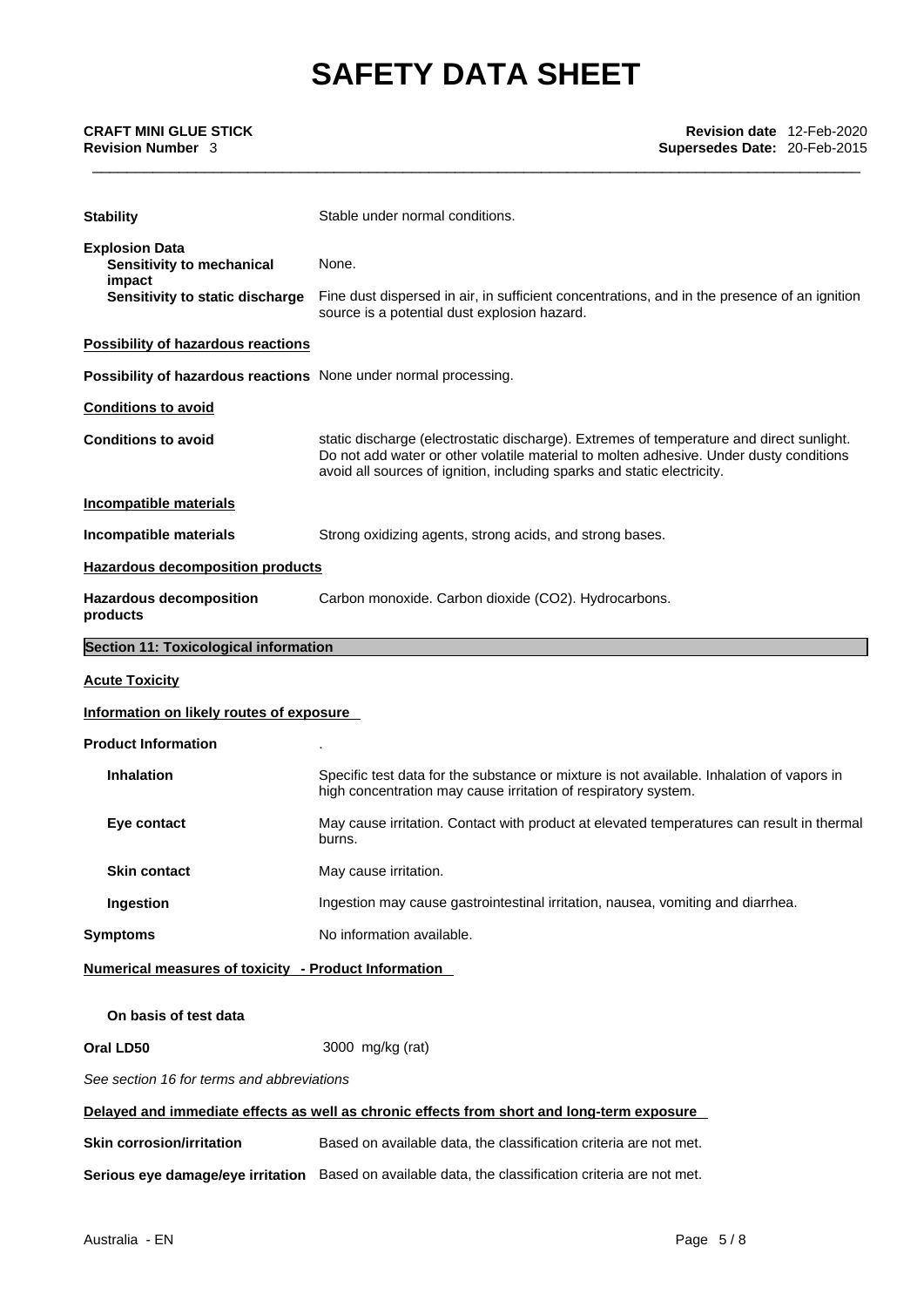| Respiratory or skin sensitization | Based on available data, the classification criteria are not met. |
|-----------------------------------|-------------------------------------------------------------------|
| Germ cell mutagenicity            | No information available.                                         |
| Carcinogenicity                   | No information available.                                         |
| <b>Reproductive toxicity</b>      | No information available.                                         |
| <b>STOT - single exposure</b>     | None under normal use conditions.                                 |
| <b>STOT - repeated exposure</b>   | None under normal use conditions.                                 |
| <b>Aspiration hazard</b>          | Not applicable.                                                   |

| <b>Section 12: Ecological information</b>  |                                                                                                                    |
|--------------------------------------------|--------------------------------------------------------------------------------------------------------------------|
| <b>Ecotoxicity</b>                         |                                                                                                                    |
| <b>Ecotoxicity</b>                         | The environmental impact of this product has not been fully investigated.                                          |
| Persistence and degradability              |                                                                                                                    |
| Persistence and degradability              | No information available.                                                                                          |
| <b>Bioaccumulative potential</b>           |                                                                                                                    |
| <b>Bioaccumulation</b>                     | No information available.                                                                                          |
| <b>Mobility</b>                            |                                                                                                                    |
| <b>Mobility in soil</b>                    | No information available.                                                                                          |
| <b>Mobility</b>                            | No information available.                                                                                          |
| <b>Other Adverse Effects</b>               |                                                                                                                    |
| Other adverse effects                      | No information available.                                                                                          |
| <b>Section 13: Disposal considerations</b> |                                                                                                                    |
| <b>Waste treatment methods</b>             |                                                                                                                    |
| Waste from residues/unused<br>products     | Dispose of in accordance with local regulations. Dispose of waste in accordance with<br>environmental legislation. |
| <b>Contaminated packaging</b>              | Do not reuse empty containers.                                                                                     |
| <b>Section 14: Transport information</b>   |                                                                                                                    |
| <b>ADG</b>                                 | Not regulated                                                                                                      |
| <b>IATA</b>                                | Not regulated                                                                                                      |
| <b>IMDG</b>                                | Not regulated                                                                                                      |

**Transport in bulk according to Annex II ofMARPOL 73/78 and the IBC Code** No information available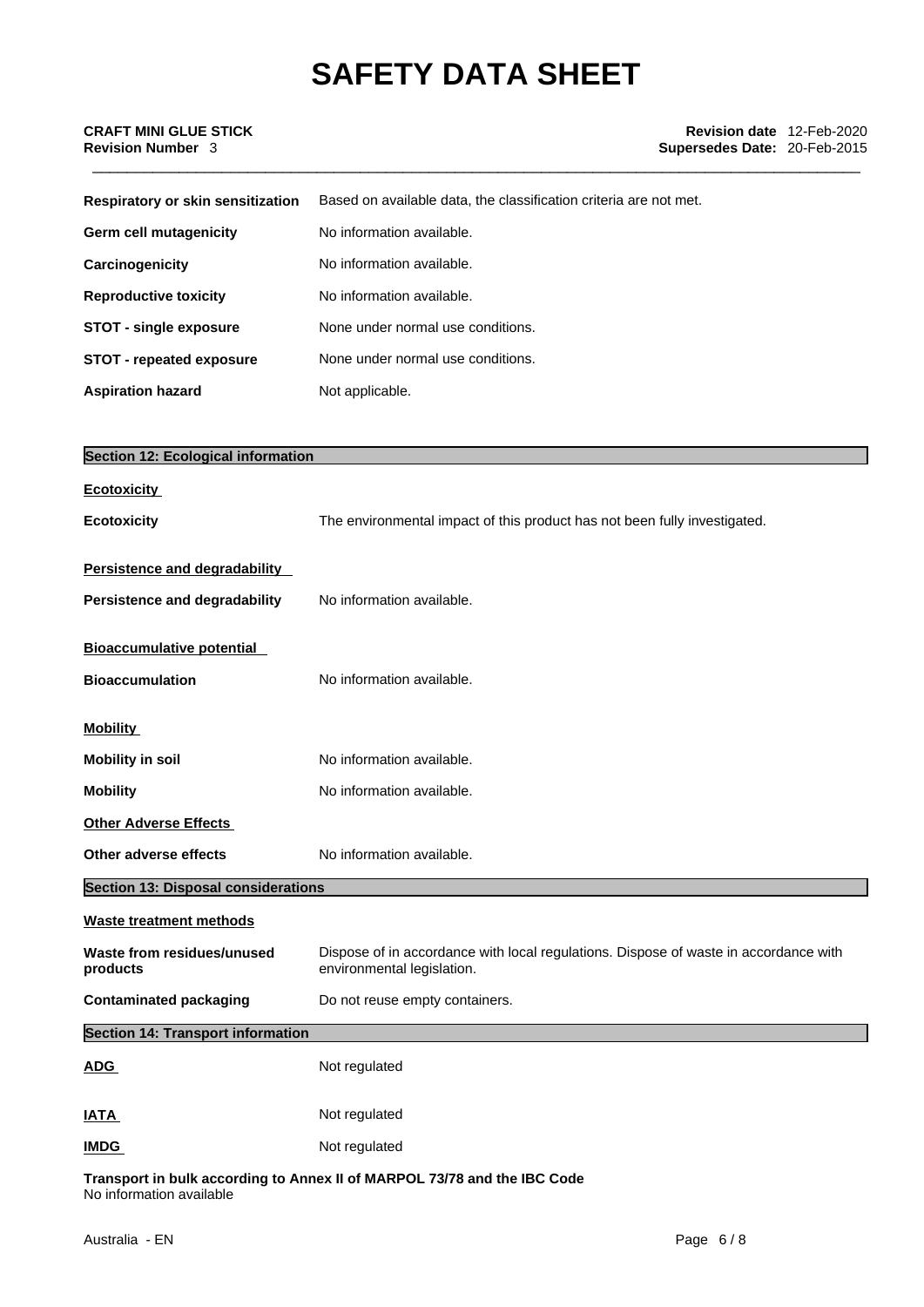#### **Section 15: Regulatory information**

#### **Safety, health and environmental regulations/legislation specific for the substance or mixture**

#### **National Regulations**

**Australia** 

See section 8 for national exposure control parameters

#### **Standard for Uniform Scheduling of Medicines and Poisons (SUSMP)** No poisons schedule number allocated

#### **National pollutant inventory**

No substance(s) listed on inventory

| International Inventories |            |
|---------------------------|------------|
| <b>AICS</b>               | Listed     |
| <b>NZIoC</b>              | Not Listed |
| <b>ENCS</b>               | Not Listed |
| <b>IECSC</b>              | Not Listed |
| <b>KECL</b>               | Not Listed |
| <b>PICCS</b>              | Not Listed |

#### **Legend:**

 **AICS** - Australian Inventory of Chemical Substances

#### **NZIoC** - New Zealand Inventory of Chemicals

 **ENCS** - Japan Existing and New Chemical Substances

**IECSC** - China Inventory of Existing Chemical Substances

 **KECL** - Korean Existing and Evaluated Chemical Substances

 **PICCS** - Philippines Inventory of Chemicals and Chemical Substances

#### **International Regulations**

**The Montreal Protocol on Substances that Deplete the Ozone Layer** Not applicable

**The Stockholm Convention on Persistent Organic Pollutants** Not applicable

**The Rotterdam Convention** Not applicable

| Section 16: Any other relevant information |  |
|--------------------------------------------|--|
|--------------------------------------------|--|

**Prepared By Product Safety & Regulatory Affairs** 

**Revision date** 12-Feb-2020

#### **Revision note**

The symbol (\*) in the margin of this SDS indicates that this line has been revised.

#### **Key or legend to abbreviations and acronyms used in the safety data sheet**

| <b>Section 8: EXPOSURE CONTROLS/PERSONAL PROTECTION</b> |                                              |         |  |  |
|---------------------------------------------------------|----------------------------------------------|---------|--|--|
| TWA                                                     | TWA (time-weighted average)                  | STEL    |  |  |
| Ceiling                                                 | Maximum limit value                          | $\star$ |  |  |
| C.                                                      | Carcinogen                                   |         |  |  |
|                                                         | <b>Section 11: TOXICOLOGICAL INFORMATION</b> |         |  |  |

STEL (Short Term Exposure Limit) Skin designation